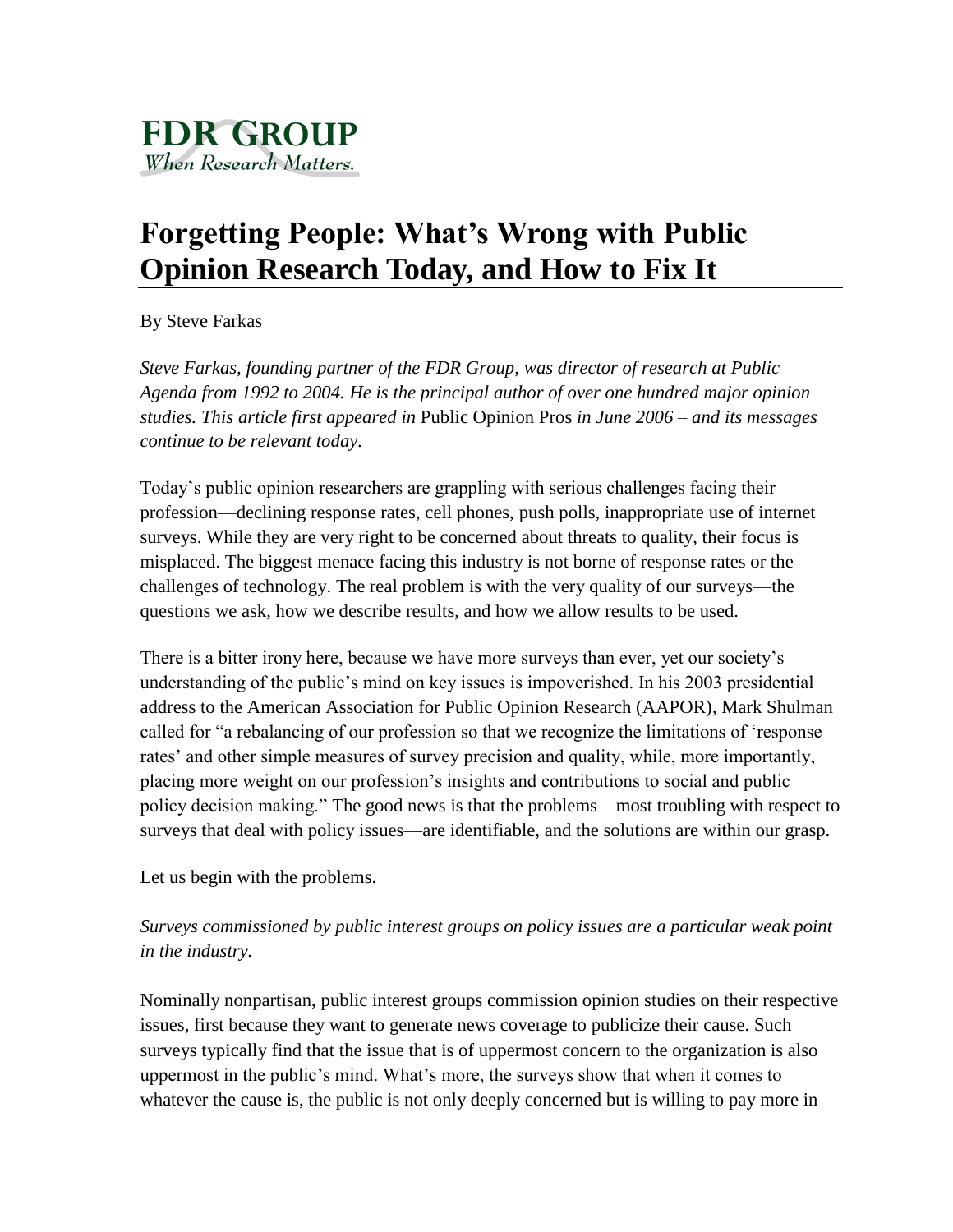taxes. When elections are near, the surveys will also show that the public will vote against politicians who don't take the requisite stand. Added up, all these polls show us that citizens care about everything, will happily pay tax rates that surpass 100 percent, and will vote against all politicians if they fail to take any stand.

Unless we're ready to say the public is completely irrational, the inescapable conclusion is that something is wrong with what we're doing. Too often, we don't ask respondents to establish priorities, we don't put their attitudes toward one topic in context with others, we don't get their responses to real tradeoffs in public policy—in short, we give voice to a fantasy public, not a real one. But policymakers need to know just how troubled people really are by a problem, how excited they are by a proposal—indeed, how much they have thought about the proposal. We are getting dangerously close to a point where surveys are merely guaranteed commodities whose results any interest group can purchase to show its cause has the public's support.

### *The industry's questionnaires have "a give them everything" mentality.*

Surveys shy away from forcing people to prioritize their preferences and choose among choices—everything is a problem, anything can be a solution. In the survey world, little attention is paid to the intensity of people's opinions and sentiments. The "very's" and "somewhat's" are very often combined, so the vast majority believes something. There's a shying away from putting the issue in context—how does federal aid to the arts stack up in priority to education or defense?

In the real world, the one that policymakers have to grapple with, choices have to be made. Not all problems get the same level of attention, not all solutions merit attention, and resources are limited. In the real world, solutions have consequences and tradeoffs, but survey questions rarely raise the consequences of a choice.

The most important distinction survey research routinely fails to make is when the public is engaged and thoughtful enough to have something meaningful to say about solutions—and when it's not. Some years ago, when welfare reform was preoccupying Washington, D.C., Public Agenda did a study on public attitudes toward the issue. The level of engagement was extremely high, so much so that people were able to trace the structure of what they thought reform ought to look like with impressive detail and thoughtfulness. Certain education issues also reveal this level of consideration. But when it comes to evaluating solutions and proposals for many other specific policy initiatives, our surveys often assume laughably high levels of attention from the public. Dutifully reporting the percentage of the public supporting a solution is not doing our duty when we know—or should know—that the public hasn't given it much thought.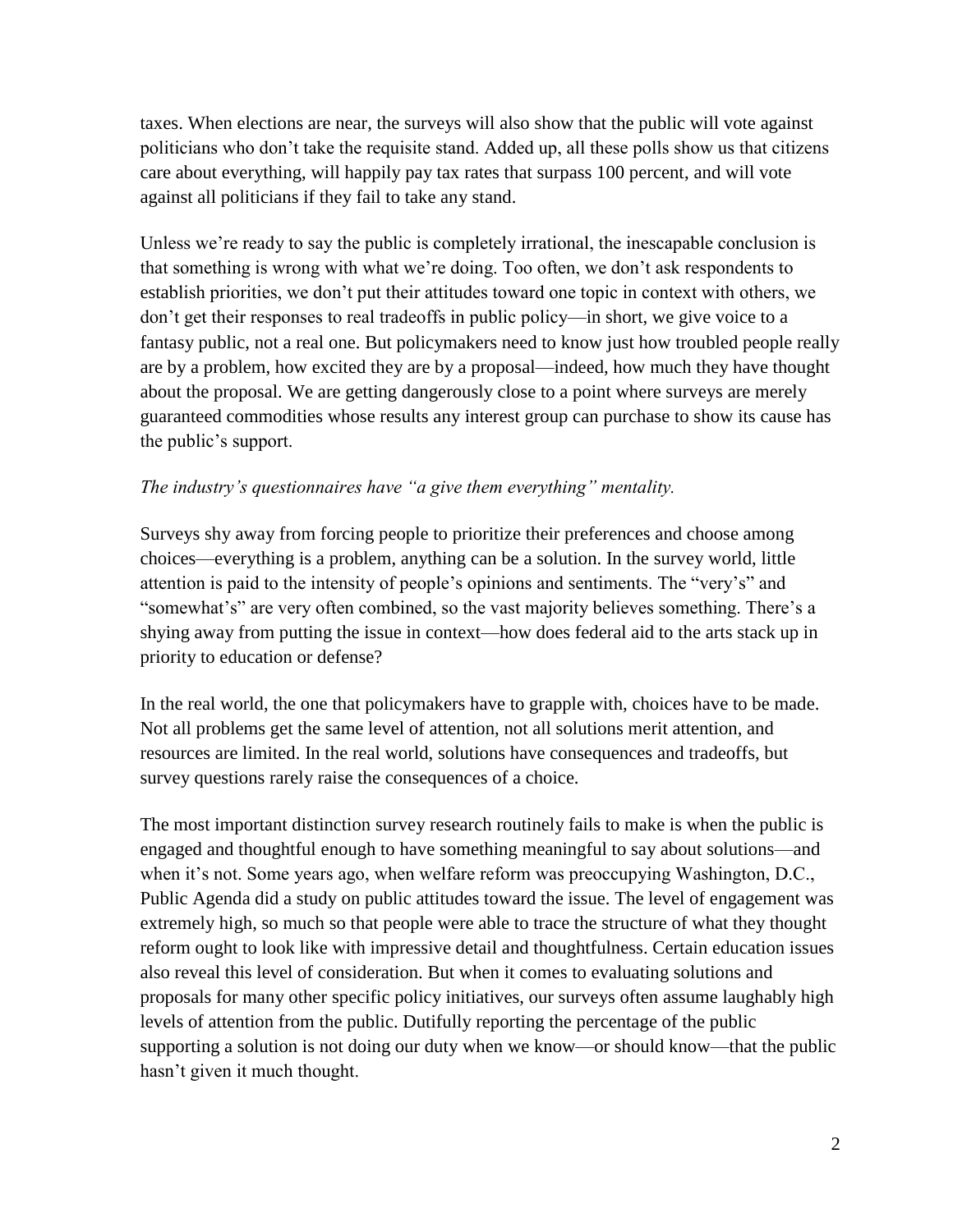#### *Control of the press release is where the problems often hide.*

The survey house may ask fair questions, but the press release reporting the findings, which is usually controlled by the interest group, will cherry-pick favorable ones and bury those they don't like. The big report and the full survey will present the context and the modifying findings, but that is a weak defense.

We can easily blame the press for not behaving responsibly and reading the full findings. But we can also ask, do researchers fulfill their obligations if they stand aside while the client massages the findings to highlight those most favorable to its cause, in a press release that is most likely the only thing anyone will read? By its very nature, the press release strives for drama and can only call attention to a few key findings—that is a reality. But it should not be a license to mislead.

# *Too often, the studies are presented through a formulaic format that dryly reports too much detail without insight and without a story.*

Today's public opinion researchers make much too much of differences among groups that are simply not important, with no substantive reason to pay attention to them. How many reports have we seen that belabor trivial regional differences, for example, without even trying to explain why we should care about these differences? I remember one headline about the gender gap becoming a chasm. Its biggest piece of evidence was a data point that compared women and men 68 percent to 59 percent on a minor attitudinal question. Statistically significant, yes. But did it point to a chasm between men and women? Differences across groups can be meaningful when discussing shifts in voting or in spending or life and death in medical research. But when they involve perceptions, and when they are small differences in degree, not of kind, they're often just not that important.

The sad suspicion is that such differences are merely filler, used to thicken the report and show clients they're getting their money's worth. Or they're the creation of young researchers over-trained by academia to look for and report every difference because they might squeeze an article out of it. But when everything is reported just in case it's important, nothing is important. It is the responsibility of survey researchers to say something relevant, to make the call: this is important, and this is why it's important.

# *Researchers have little or no feel for how people are thinking about the issue and why they are answering as they do.*

There is an even more troubling reason why little is done to tease out themes and explain differences: Few researchers are talking to real people before or after they conduct their surveys. Today, it is entirely possible to be a recognized public opinion expert without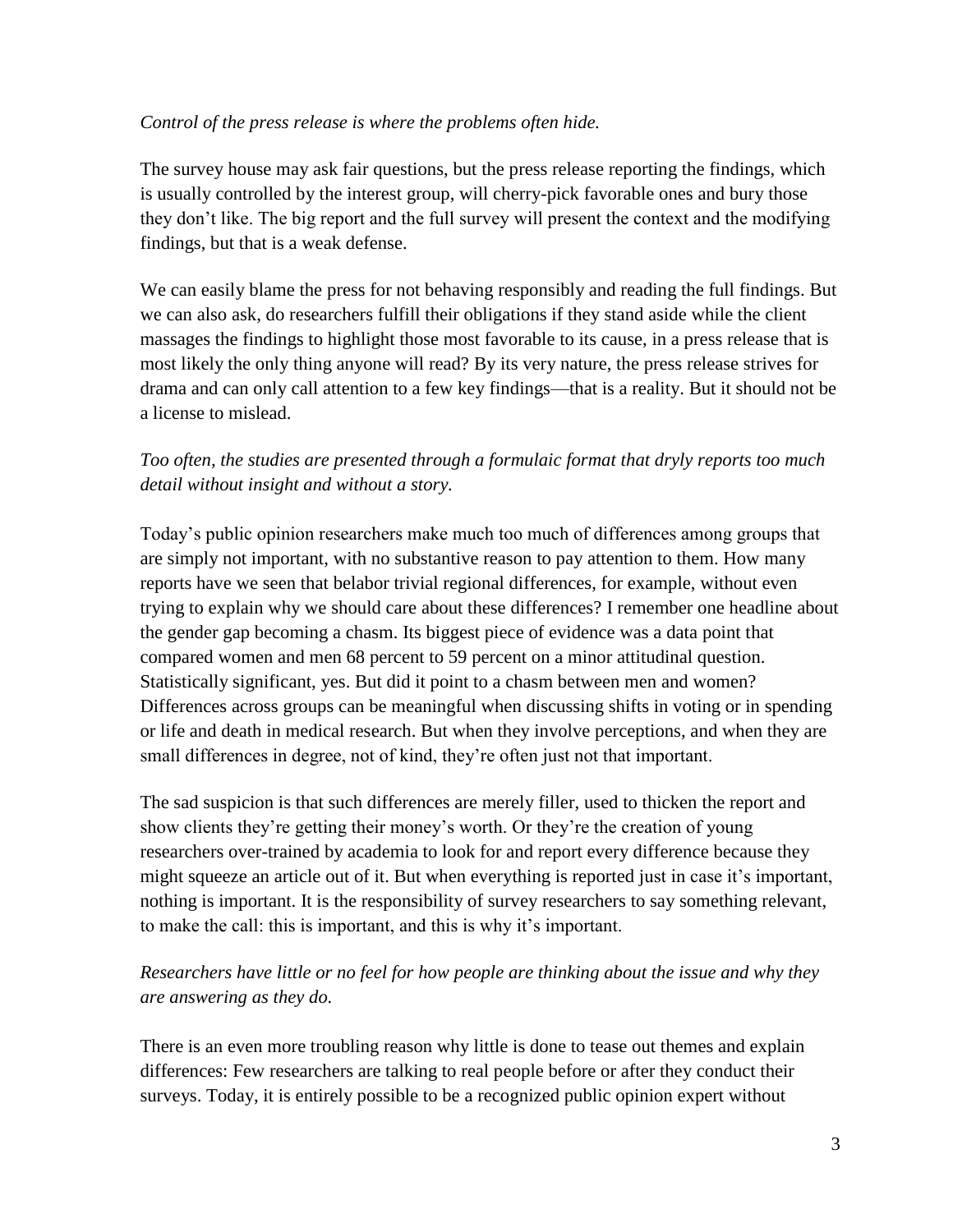having sat face to face with an ordinary citizen and interviewed him or her in an open-ended fashion. Amazingly, the very profession responsible for keeping its fingers on the pulse of the public is disconnected from it. Most studies lack the qualitative work that will give researchers a feel for the public's take.

For the same reason, survey questions ignore the human voice and give precedence to technical correctness. We end up with logically balanced questions that have no relation to how people talk and think about the issue. It's a wonder that so many people are willing to answer our surveys, given how artificial and boring the questions can be.

Arguably, the single most destructive trend in research is the decoupling of qualitative work from quantitative work. A recoupling of such work is naturally the most effective remedy, if done correctly.

## *Questionnaire writers forget the people.*

Our surveys are often out of touch with the public because the questionnaires' content—what they cover, and what they don't—is dictated by the policy debate as it is structured by elites or interest groups or media coverage. But people are often in a very different place. Sometimes the words the public uses to talk about an issue are different, along with its definition of the problem and the values it brings to bear. The questionnaire writers interrogate their own sense of the issue, talk to the clients and take into account their concerns, perhaps review some newspaper clippings, and probably have some internal review within the survey house.

Control of the questionnaire itself is also an issue. The client obviously has the right to review the questionnaire and suggest topics for investigation. But while clients will sometimes make useful suggestions, amateur hour is at hand when we let them become the wordsmiths. Yet we know that sometimes a survey house will bend over backwards, asking questions that are too vague or too technical or too specific, just to please the client. A questionnaire written by a committee will end up being a negotiated compromise whose ultimate goal is to satisfy different interests instead of capturing the public's authentic voice. Even if it is the clients' money, how wrong can we let them be?

### *More than ever, the survey business is a business with bottom-line concerns.*

The focus on the bottom line—efficiency, profitability, economies of scale, and smooth work routines—has cost us dearly. Junior analysts with little experience and less creativity are writing the questionnaires—and they are evaluated based on turnaround, time on task, and their ability to follow standard operating procedures. Conveyor belt research is the end result, with questionnaire-writers making little effort to break new ground. Why try something new?